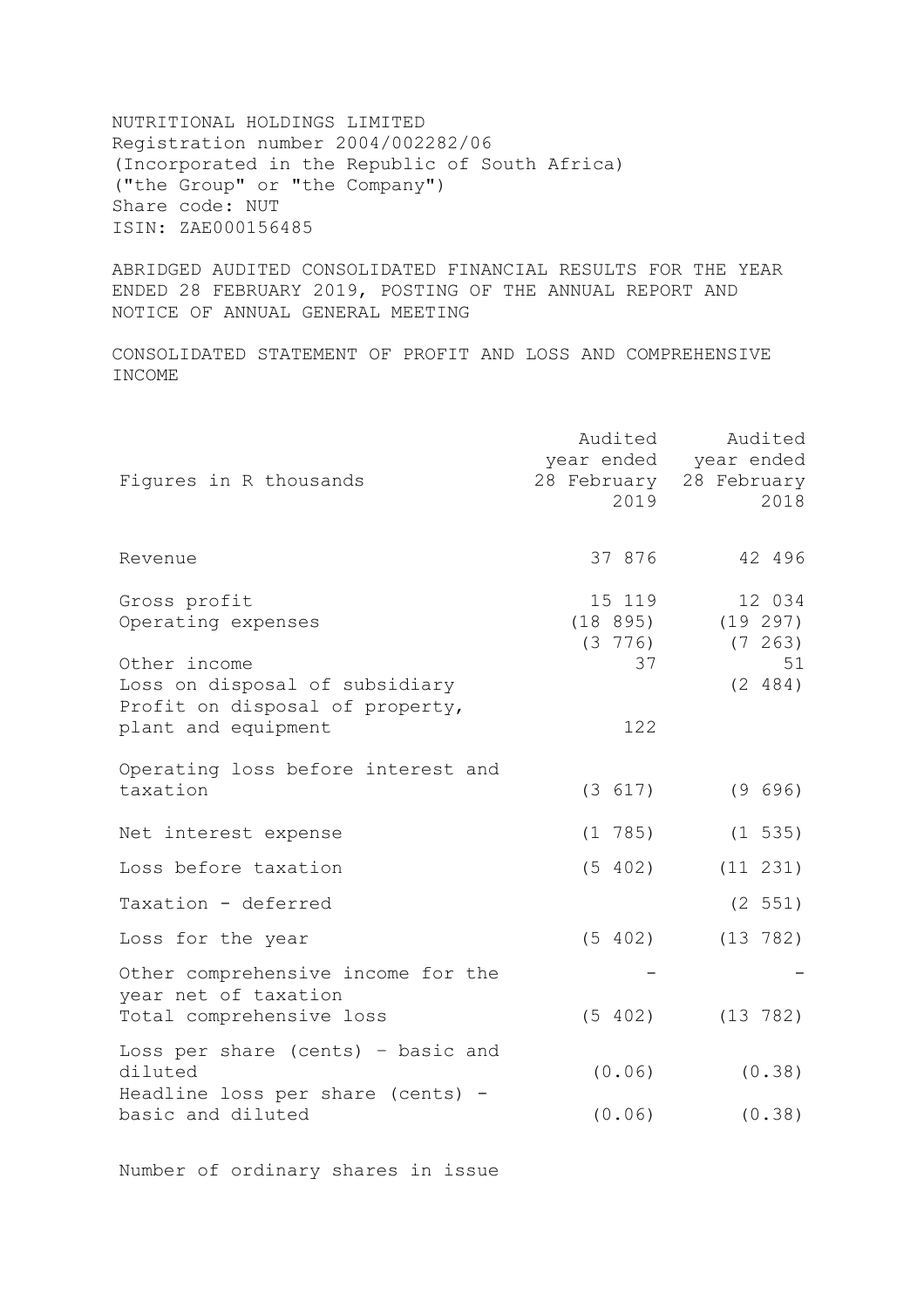(000)

| - issued net of treasury shares                                                   | 13 653 368  | 3 653 368            |
|-----------------------------------------------------------------------------------|-------------|----------------------|
| - weighted-average                                                                | 8 530 080   | 3 653 368            |
| - Diluted weighted-average                                                        | 8 530 080   | 3 653 368            |
| Calculation of headline loss<br>(R'000)<br>Loss attributable to ordinary          |             |                      |
| shareholders<br>Loss on disposal of subsidiary<br>Profit on disposal of property, | (5 402)     | $(13\ 782)$<br>2 484 |
| plant and equipment<br>Tax effect of adjustments<br>Headline loss attributable to | (122)       |                      |
| ordinary shareholders                                                             | $(5 \t524)$ | $(11 \t298)$         |
|                                                                                   |             |                      |

CONSOLIDATED STATEMENT OF FINANCIAL POSITION

|                               | Audited    | Audited<br>year ened    |  |  |
|-------------------------------|------------|-------------------------|--|--|
| Figures in R thousands        | year ended | 28 February 28 February |  |  |
|                               | 2019       | 2018                    |  |  |
| ASSETS                        |            |                         |  |  |
| Non-current assets            |            |                         |  |  |
| Property, plant and equipment | 23 214     | 23 730                  |  |  |
| Intangible assets             | 1 622      | 1 581                   |  |  |
| Deferred taxation             | 5 415      | 5 424                   |  |  |
|                               | 30 251     | 30 735                  |  |  |
| Current assets                |            |                         |  |  |
| Inventories                   | 3 3 2 2    | 3 8 2 8                 |  |  |
| Trade and other receivables   | 5 483      | 4 3 9 0                 |  |  |
| Cash and cash equivalents     | 838        | 21                      |  |  |
|                               | 9 643      | 8 2 3 9                 |  |  |
| TOTAL ASSETS                  | 39 894     | 38 974                  |  |  |
| EQUITY AND LIABILITIES        |            |                         |  |  |
| Stated capital                | 159 580    | 150 086                 |  |  |
| Reserves                      | 10 733     | 10 939                  |  |  |
| Accumulated loss              |            | $(152 367)$ $(147 171)$ |  |  |
| Total shareholders' funds     | 17 946     | 13 854                  |  |  |
| Non-current liabilities       |            |                         |  |  |
| Loans from related party      | 12 552     | 8 910                   |  |  |
| Deferred taxation             | 5 415      | 5 424                   |  |  |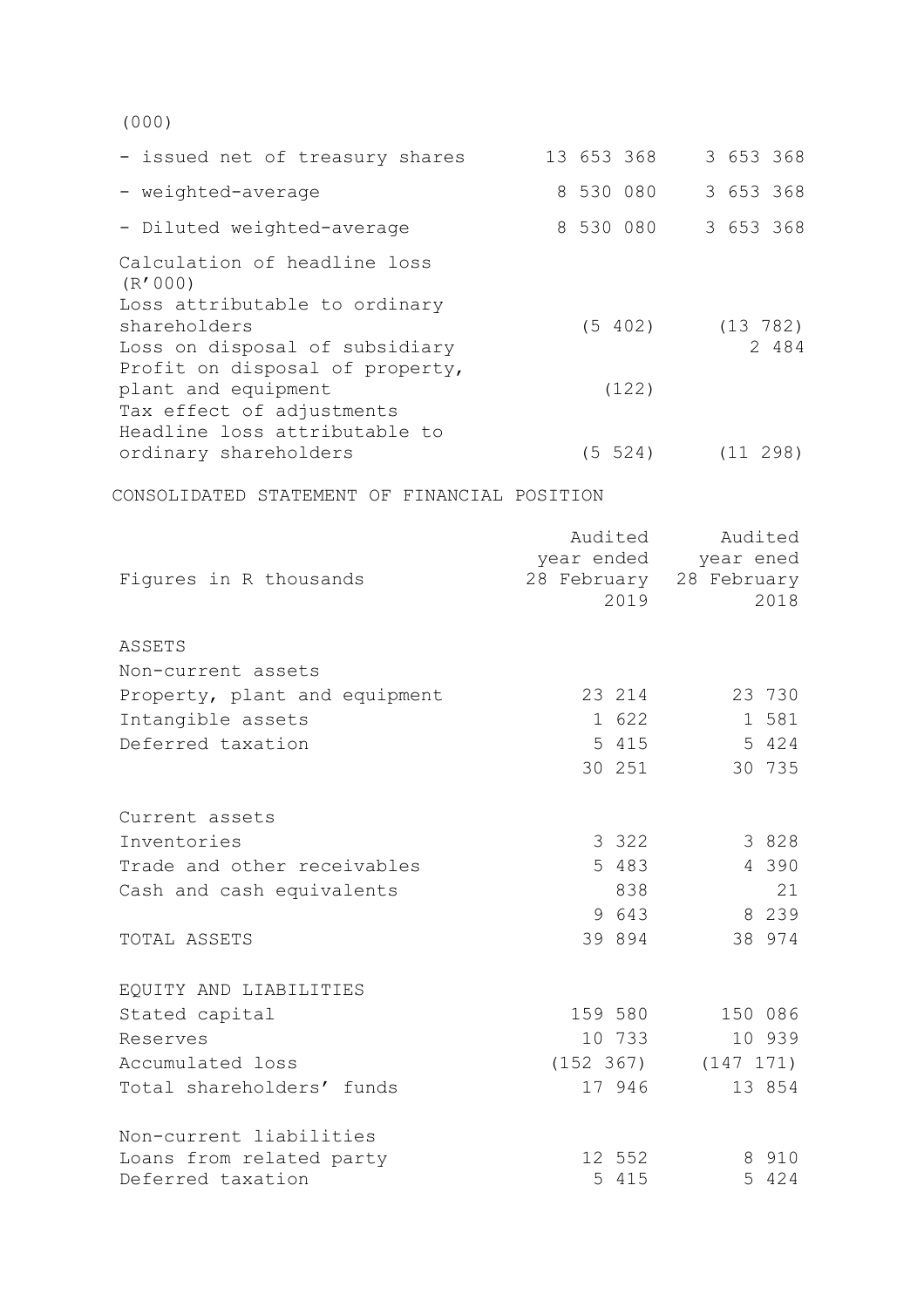|                                   | 17 967  | 14 334 |
|-----------------------------------|---------|--------|
| Current liabilities               |         |        |
| Trade and other payables          | 3 0 7 5 | 3 968  |
| Loans from related parties        |         | 2 551  |
| Bank overdraft                    | 906     | 1 835  |
| Secured loan                      |         | 2 432  |
|                                   | 3 981   | 10 786 |
| Total liabilities                 | 21 948  | 25 120 |
| TOTAL EQUITY AND LIABILITIES      | 39 894  | 38 974 |
| Net asset value per share (cents) | 0.1     | 0.4    |

CONSOLIDATED STATEMENT OF CASH FLOWS

|                                                       | Audited<br>28 February<br>2019 | Audited<br>year ended year ended<br>28 February<br>2018 |
|-------------------------------------------------------|--------------------------------|---------------------------------------------------------|
| Figures in R thousands                                |                                |                                                         |
| Cash used in operations                               | (3 513)                        | (1 886)                                                 |
| Net interest expense                                  | (1 785)                        | (1 535)                                                 |
| Cash flows from operating                             |                                |                                                         |
| activities<br>Cash flows from investing<br>activities | (5 298)                        | (3 421)                                                 |
| Purchase of property, plant and                       |                                |                                                         |
| equipment                                             | (1 287)                        | (608)                                                   |
| Purchase of intangible assets                         | (79)                           | (323)                                                   |
| Proceeds on sale of property,                         |                                |                                                         |
| plant and equipment                                   | 257                            | 287                                                     |
| Disposal of subsidiary                                |                                |                                                         |
| Cash flows from investing                             |                                |                                                         |
| activities                                            | (1 109)                        | (644)                                                   |
| Cash flows from financing                             |                                |                                                         |
| activities                                            |                                |                                                         |
| Proceeds on share issue                               | 9 4 9 4                        |                                                         |
| Net movement on related party                         | 1 0 9 1                        | 3 458                                                   |
| loans<br>Net movement on secured loans                | (2 432)                        | 240                                                     |
| Repayment of instalment sale                          |                                | (20)                                                    |
| creditors                                             |                                |                                                         |
| Cash flows from financing                             |                                |                                                         |
| activities                                            | 8 153                          | 3 678                                                   |
|                                                       |                                |                                                         |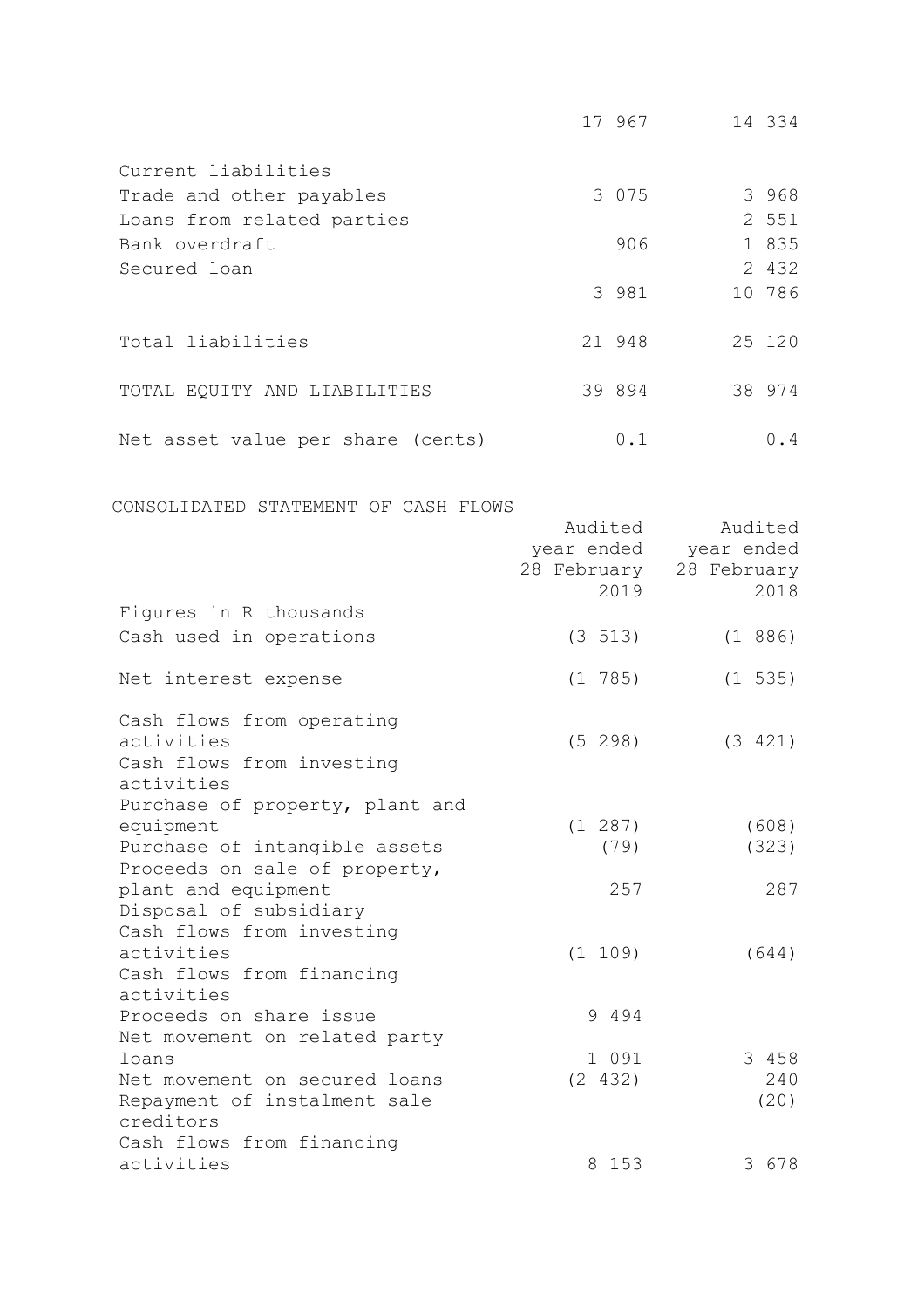| Net increase (decrease) in cash and |                     |       |
|-------------------------------------|---------------------|-------|
| cash equivalents                    | 1746                | (387) |
| Cash and cash equivalents at        |                     |       |
| beginning of year                   | $(1 814)$ $(1 427)$ |       |
| Cash and cash equivalents at end    |                     |       |
| of year                             | $(68)$ $(1814)$     |       |

CONSOLIDATED STATEMENT OF CHANGES IN EQUITY FOR THE YEAR ENDED 28 FEBRUARY 2019

| Figures in R thousands                                      | Stated<br>capital | Treasury<br>shares      | Total<br>share<br>capital |
|-------------------------------------------------------------|-------------------|-------------------------|---------------------------|
| Balance at 1 March 2017 -<br>audited<br>Issue of shares     |                   | 156 827 (6 741) 150 086 |                           |
| Share-based payment reserve<br>Total comprehensive loss for |                   |                         |                           |
| the year<br>Balance at 29 February 2018                     |                   |                         |                           |
| - audited                                                   | 156 827           |                         | (6 741) 150 086           |
| Issue of shares                                             | 9494              |                         | 9 4 9 4                   |
| Share-based payment reserve<br>Total comprehensive loss for |                   |                         |                           |
| the year                                                    |                   |                         |                           |
| Balance at 28 February 2019<br>- audited                    | 166 321           | $(6\ \ 741)$            | 159 580                   |

|                                                     | payment | Share-based Revaluation Accumulated |           |
|-----------------------------------------------------|---------|-------------------------------------|-----------|
|                                                     | reserve | reserve                             | loss      |
| Figures in R thousands<br>Balance at 1 March 2017 - |         |                                     |           |
| audited                                             | 397     | 10 521                              | (133 389) |
| Issue of shares                                     |         |                                     |           |
| Share-based payment                                 |         |                                     |           |
| reserve                                             | 21      |                                     |           |
| Total comprehensive loss                            |         |                                     |           |
| for the year                                        |         |                                     | (173 782) |
| Balance at 29 February                              |         |                                     |           |
| $2018 - \text{audited}$                             | 418     | 10 521                              | (147 171) |
| Issue of shares                                     |         |                                     |           |
| Share-based payment                                 |         |                                     |           |
| reserve                                             | (206)   |                                     | 206       |
| Total comprehensive loss                            |         |                                     |           |
| for the year                                        |         |                                     | (5402)    |
| Balance at 28 February                              |         |                                     |           |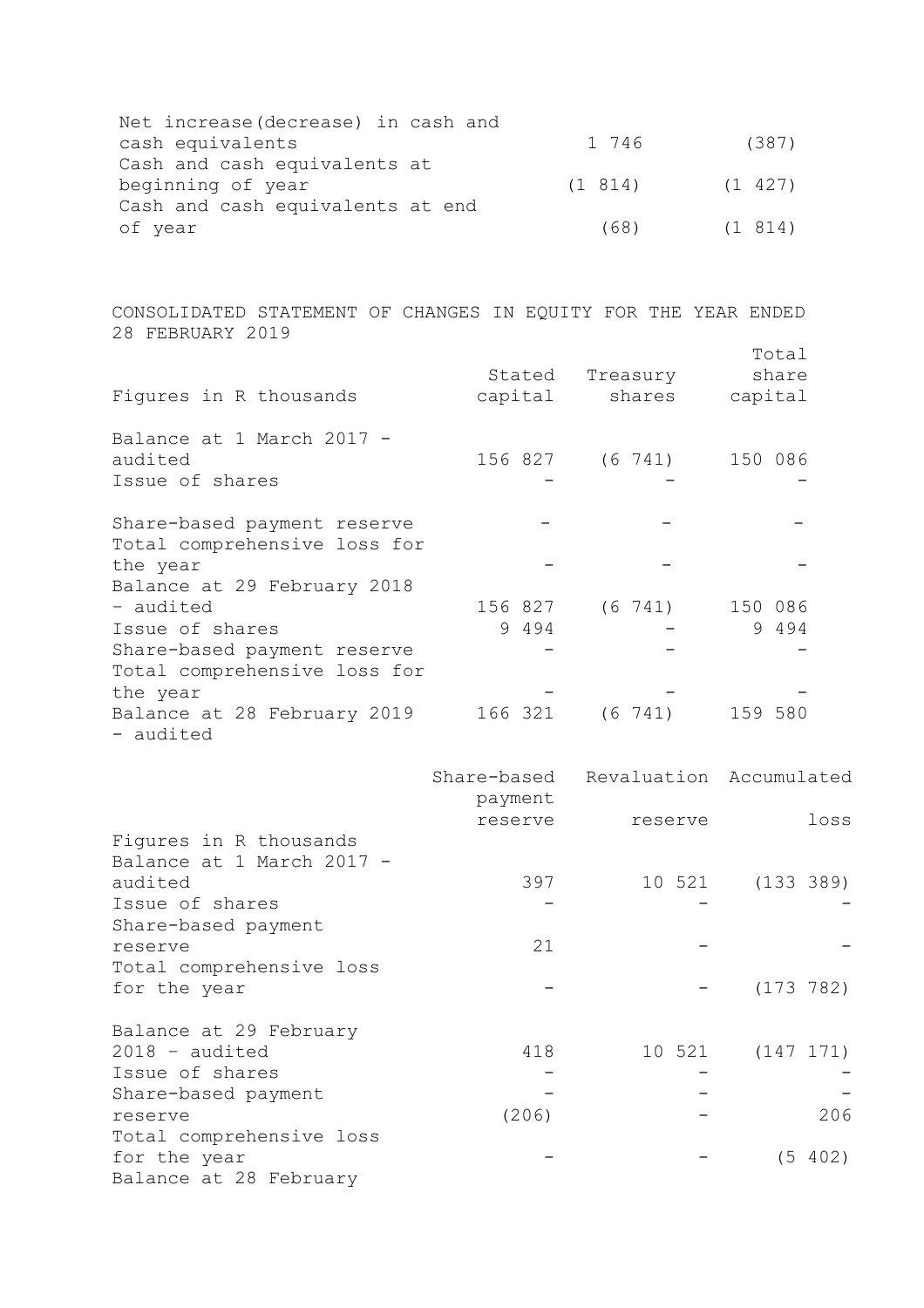|                          | Total<br>equity |  |
|--------------------------|-----------------|--|
| Figures in R thousands   |                 |  |
| Balance at 28 February   |                 |  |
| $2017 - \text{audited}$  | 27 615          |  |
| Issue of shares          |                 |  |
| Share-based payment      |                 |  |
| reserve                  | 21              |  |
| Total comprehensive loss |                 |  |
| for the year             | (13 782)        |  |
|                          |                 |  |
| Balance at 28 February   |                 |  |
| $2018 - \text{audited}$  | 13 854          |  |
| Issue of shares          | 9 4 9 4         |  |
| Share-based payment      |                 |  |
| reserve                  |                 |  |
| Total comprehensive loss |                 |  |
|                          |                 |  |
| for the year             | (5 402)         |  |
| Balance at 28 February   |                 |  |
| $2019 - \text{audited}$  | 17 946          |  |

# GROUP SEGMENTAL ANALYSIS

| <b>Business</b>                                                                 | Nutritional       | Health<br>Solutions |                       |                       |
|---------------------------------------------------------------------------------|-------------------|---------------------|-----------------------|-----------------------|
| Segments                                                                        | Foods             |                     |                       | Services Consolidated |
| R'000<br>For the year<br>ended 28<br>February 2019 -<br>audited<br>Revenue from |                   |                     |                       |                       |
| external sales<br>Revenue from<br>internal sales<br>Segment loss                | 37 876            |                     | 600                   | 37 876<br>600         |
| before tax<br>Taxation<br>Loss for the                                          | (2 629)           |                     | $(2 \t773)$           | (5 402)               |
| year<br>Total external<br>assets                                                | (2 629)<br>38 699 |                     | $(2\ \ 773)$<br>1 197 | (5 402)<br>39 896     |
|                                                                                 |                   |                     |                       |                       |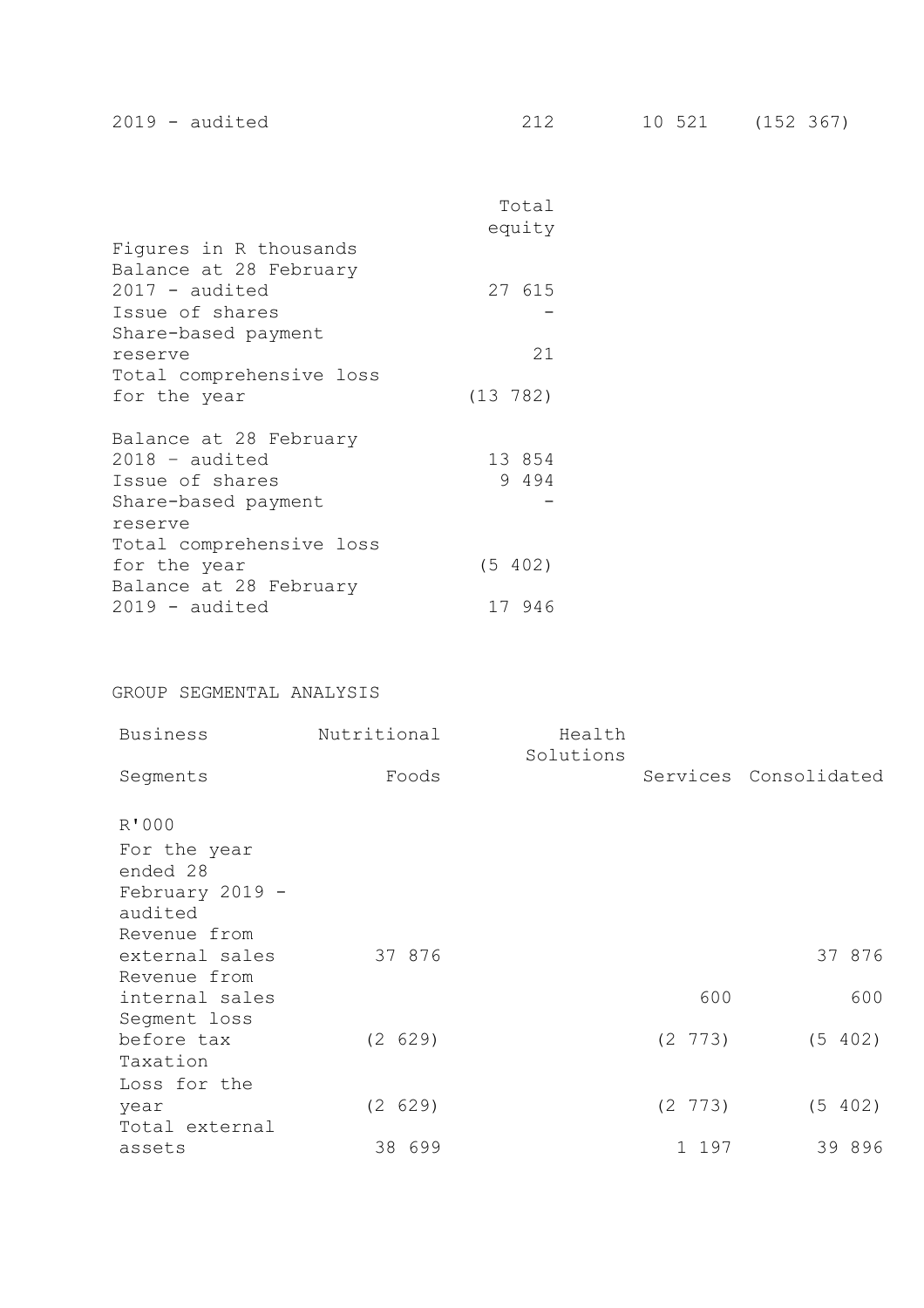| For the year<br>ended 28 |            |     |                  |          |
|--------------------------|------------|-----|------------------|----------|
| February 2018 -          |            |     |                  |          |
| audited                  |            |     |                  |          |
| Revenue from             |            |     |                  |          |
| external sales           | 41 721     | 775 |                  | 42 497   |
| Revenue from             |            |     |                  |          |
| internal sales           |            |     | 513              | 513      |
| Segment loss             |            |     |                  |          |
| before tax               | $(6\ 509)$ |     | $(874)$ $(3848)$ | (11 231) |
| Taxation                 |            |     |                  | (2 551)  |
| Loss for the             |            |     |                  |          |
| year                     |            |     |                  | (13 782) |
| Total external           |            |     |                  |          |
| assets                   | 38 529     |     | 430              | 38 959   |
|                          |            |     |                  |          |

For management purposes the Group was previously organised into three major operating divisions, namely Foods, Healthcare solutions and Services. These divisions are the basis on which the company reports its primary segment information. Impilo Health Solutions Pty Ltd that made up the Healthcare segment was sold on 23 February 2018. Going forward the group only has two segments namely Foods and Services.

The Foods division involves the manufacture of staple dry foods for the mass feeding market. The Services division involves the providing of administration and management services to its subsidiaries.

These operating segments are monitored by the Group's Board and strategic decisions are made on the basis of adjusted segment operating results.

# BASIS OF PRESENTATION

The financial results for the year ended 28 February 2019 have been prepared in accordance with International Financial Reporting Standards ("IFRS"), the presentation and disclosure requirements of IAS 34: Interim Financial Reporting, the SAICA Financial Reporting Guides as issued by the Accounting Practices Committee, Financial Reporting Pronouncements as issued by the Financial Reporting Standards Council, the Listing Requirements of the JSE Limited and the requirements of the Companies Act, No 71 of 2008. The results have been prepared in terms of IFRS on the historical cost basis, except for the measurement of land and buildings and certain financial instruments which are measured at fair value and are consistent, in all material respects, with the accounting policies and methods applied in the previous corresponding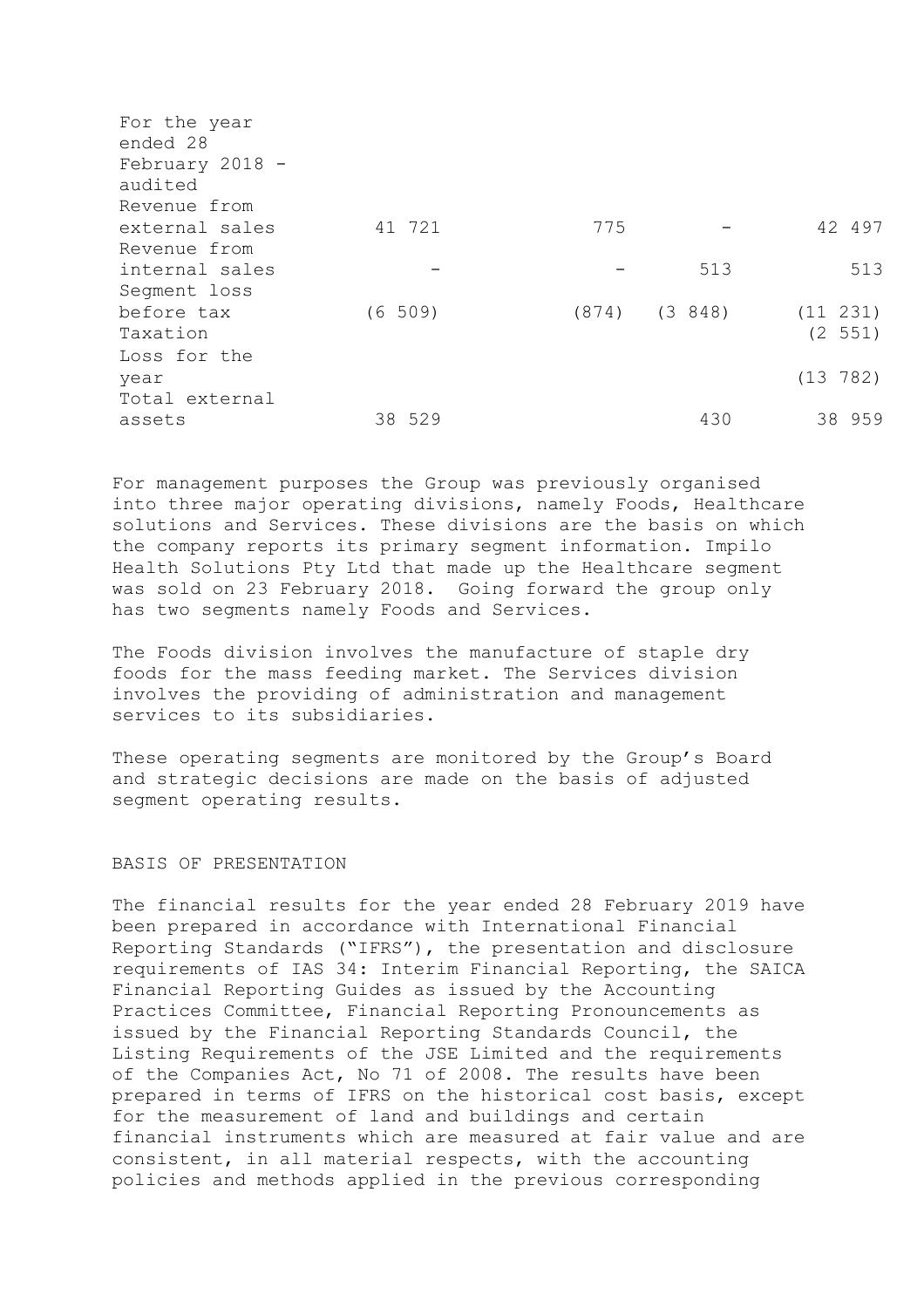period, other than the adoption of IFRS 9 and IFRS 15, to the extent that they are applicable. The abridged financial results have been prepared under the supervision of RS Etchells, in his capacity as Chief Financial Officer.

#### NATURE OF BUSINESS

The Group's primary business focus during the year was the manufacture, marketing and selling of staple dry food products.

#### OVERVIEW

Nutritional Foods continues to underperform as a result of low tonnage volumes through its Klerksdorp factory. During the year under review management have realized that its stated turnaround strategy will take longer than anticipated. In order to ensure adequate cash flows to cover operational expenses during this period management have engaged with the Group's majority shareholders to ensure their continued support.

During the past 12 months, the company has not been able to pass on the rising costs of base raw materials such as maize, soya and sugar. This together with reduced sales volumes, as a result of pressure on disposable income of the company's target customer base, has resulted in lower manufacturing efficiencies and fixed cost recovery, contributing to operating losses.

It is anticipated that current inflationary pressure being experienced on maize and soya prices will result in operating margins remaining lower than ideal.

# FINANCIAL PERFORMANCE

Group Turnover of R37.876 million, 10.9% down on the R42.496 million of the previous corresponding period.

The operating loss for the period under review of R3.617 million was an improvement of 63.1% from R9.696 in the previous corresponding period with the headline loss improving by 51.1%.

## GOING CONCERN

The Group incurred an operating loss before interest and taxation for the year of R3.617 million (2018 R9.696 million) The Group's total assets exceed its total liabilities by R17.946 million (2018 R13.854 million) despite having an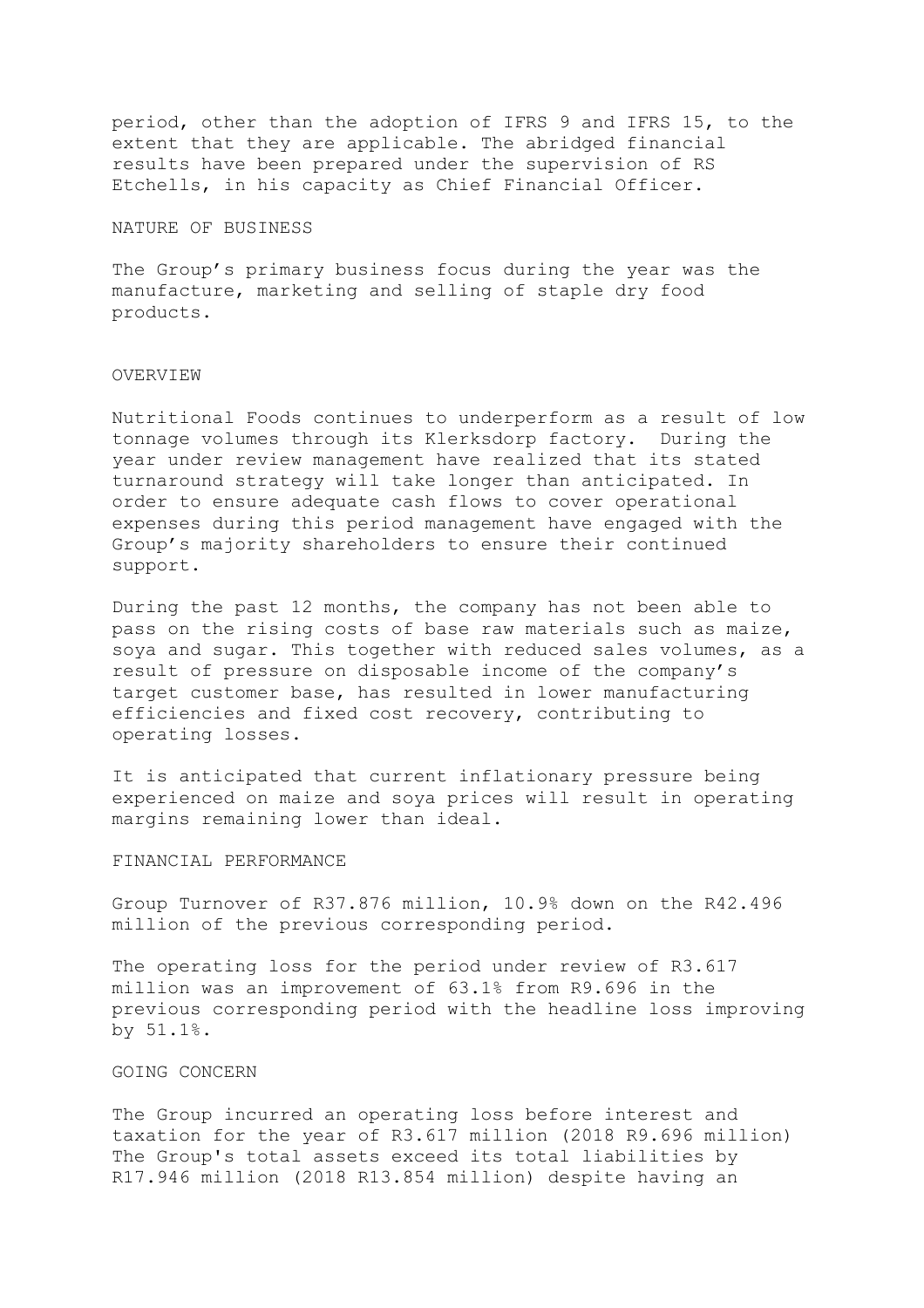accumulated loss of R152.367 million (2018 R147.171 million).

The Group continued to incur losses as a result of current depressed market conditions within the LSM 3-6 market segment.

An additional three million rand loan was agreed and advanced by the majority shareholder to the Group on 3 March 2019. This loan is repayable on 31 March 2022. The loan was advanced to finance working capital requirements of the Group.

A letter of financial support has been provided by the majority shareholder confirming its intent to provide financial and/or other support with a view to ensuring that the company is able to meet its liabilities in the ordinary course of business.

Given the directors evaluation that the group has sufficient cash resources to meet its obligations as they fall due, the financial statements have been prepared on the basis of accounting policies applicable to a going concern. This basis presumes that funds will be available to finance future operations and that the realisation of assets and settlement of liabilities and commitments will occur in the ordinary course of business.

### DIVIDEND

No dividend has been declared for the year.

# AUDIT CONCLUSION

SNG Grant Thornton and Mr E Lakhi as the individual auditor have audited the annual financial statements for the year ended 28 February 2019 and their unmodified report is available for inspection at the Company's registered office.

These abridged results are extracted from the audited information, but are not in itself audited. The directors therefore take full responsibility for the preparation of the abridged results and that the financial information has been correctly extracted from the underlying financial statements.

The auditor's report does not necessarily cover all of the information contained in this announcement/financial report. Shareholders are therefore advised that in order to obtain a full understanding of the nature of the auditor's work, they should obtain a copy of that report, together with the accompanying financial information, from the registered office of the Company.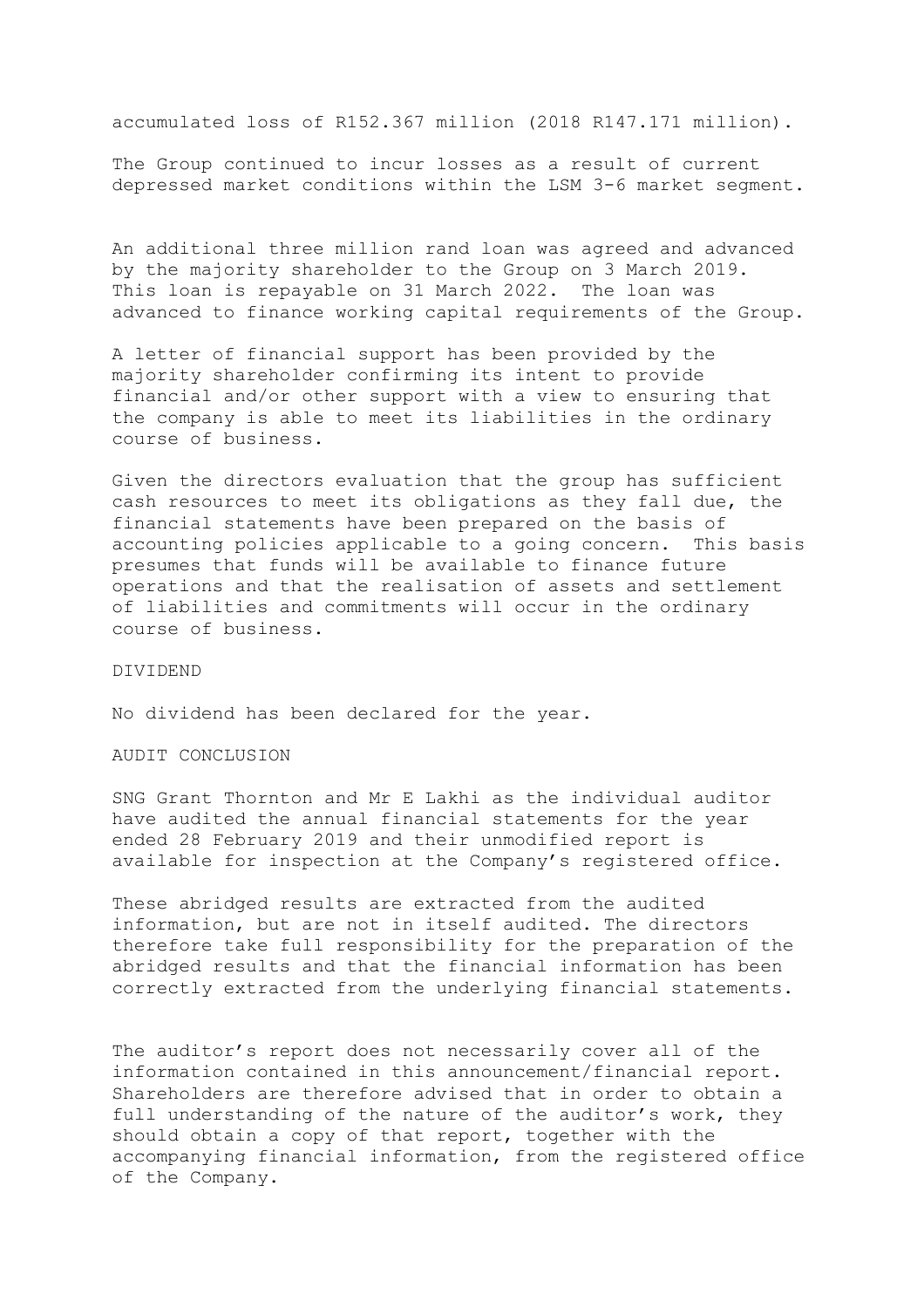POSTING OF ANNUAL REPORT AND NOTICE OF ANNUAL GENERAL MEETING ("AGM")

Shareholders of the Company are hereby advised that the Company's Annual Report, incorporating the full audited consolidated annual financial statements of the Company for the year ended 28 February 2019 and notice of the AGM of the Company was dispatched to shareholders today, 31 May 2019.

Notice is hereby given that the AGM will be held at 10h00 on Friday, 30 August 2019 at Unit 20, The Boulevard Business Park, 14 Belladonna Road, Cornubia Industrial Park, Durban to transact the business as set out in the notice of the AGM which forms part of the Annual Report.

The date on which shareholders must be recorded as such in the share register of the Company to be eligible to vote at the AGM is Friday, 23 August 2019, with the last day to trade being Tuesday, 20 August 2019.

#### CHANGES TO THE GROUP'S BOARD

C Kapnias resigned as a non-executive director on 31 August 2018. In terms of the Company's MOI, GR Wambach was due for re-election at the Company's annual general meeting held on 31 August 2018 ("AGM"). As GR Wambach's re-election was not proposed as a non-executive director at the Company's AGM his directorship terminated. Dr PJ Mokgothu and Ms PM Chabeli were appointed as non-executive directors on 31 August 2018.

On behalf of the Board RS Etchells **Example 2018** Umhlanga Rocks Chief Executive Officer 31 May 2019 Registered Office: Unit 20, Boulevard Business Park, 14 Belladonna Road, Cornubia, Kwa-Zulu Natal Tel: +27 31 536 8066 Auditors SNG Grant Thornton Designated advisor PSG Capital Transfer secretaries:

4 Africa Exchange Registry Proprietary Limited, 1st Floor Cedarwood House, Ballyclare Drive, Bryanston Ext 7